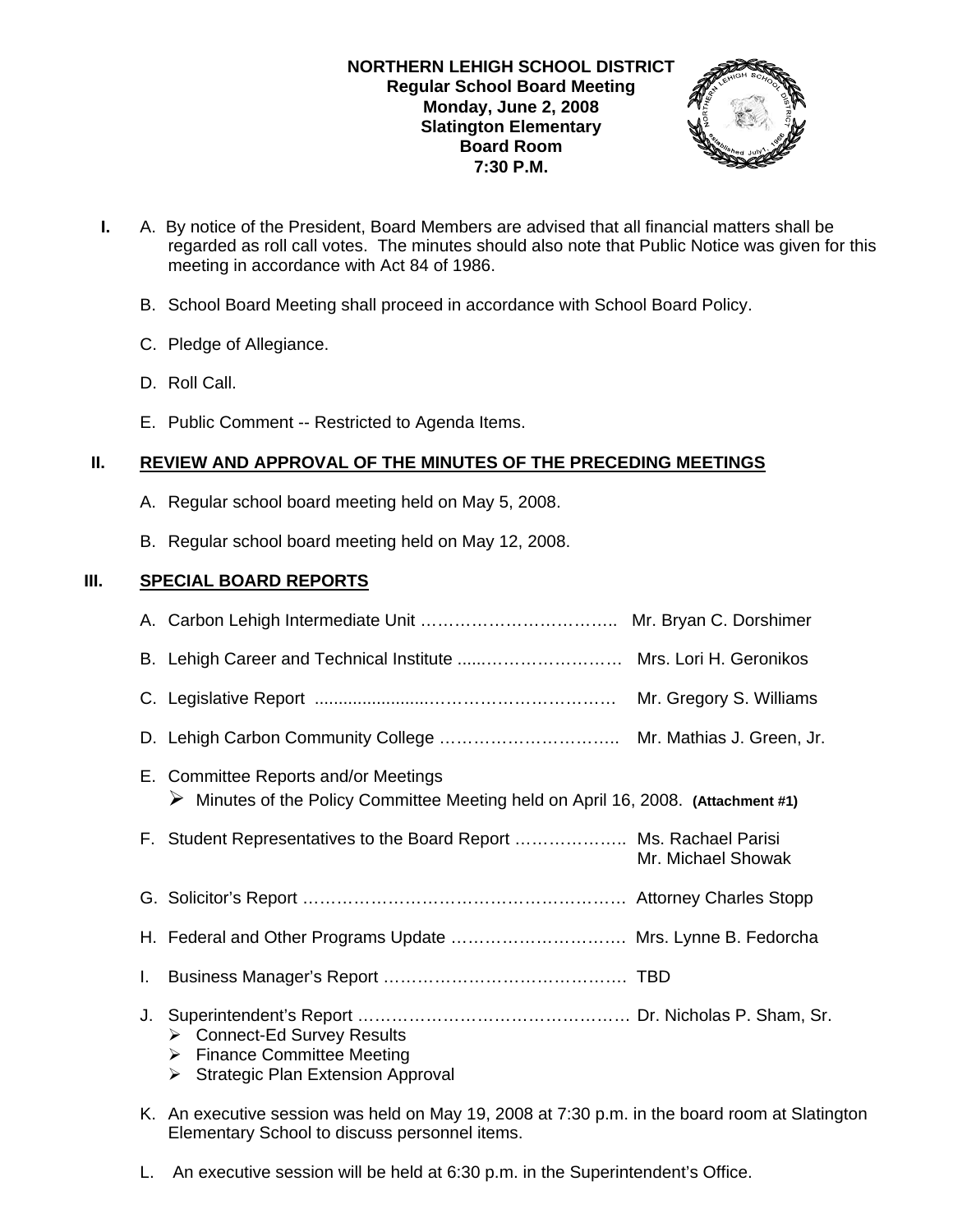### **IV. PERSONNEL**

#### A. Appointments - Non-Instructional

Maryann Lucykanish\*

Assignment: **ing ig a ig entity Second Shift Custodian replacing** eek ive Bargaining Agreement) Salary: \$8.25/Per Hour/8 Hours Per Day/5 Days Per W (2007-2008 ESPA Collect \*60 day probationary period ending on or about August 1, 2008 Barry Edwards who was transferred to maintenance Effective: June 3, 2008

## B. Substitute - Instructional

Approve the following individuals as substitute teachers for the 2007-2008 school year at the approved 2007-2008 Supplementary Personnel Salary Schedule substitute rates:

Peggy Gallagher – Elementary Education Sandra Utsch – Secondary English

- C. Non-Instructional
	- 1. Approve the following individuals as substitute aides and secretaries for the 2007-2008 school year at the approved 2007-2008 Supplementary Personnel Salary Schedule substitute rates:

Christine Sigley Kathy Yelinek

2. Approve the following individual as a substitute custodian for the 2007-2008 school year at the approved 2007-2008 Supplementary Personnel Salary Schedule substitute rates:

Rebecca Herring

3. Approve the following individual as a substitute cafeteria worker for the 2007-2008 school year at the approved 2007-2008 Supplementary Personnel Salary Schedule substitute rates:

Christine Sigley

#### D. Resignations/Retirement

- 1. Accept the resignation of Peggy A. Gallagher from her position as  $3<sup>rd</sup>$  Grade Teacher at Slatington Elementary, effective June 16, 2008. At this time she will begin her retirement form the Northern Lehigh School District after 35 years of service.
- 2. Accept the resignation of David J. Papay from his position as Middle School Principal, effective September 3, 2008. At this time he will begin his retirement form the Northern Lehigh School District after 34 years of service.
- E. Approve the appointment of Douglas Reynolds as Assistant Athletic Director for the 2008- Director duties and responsibilities and will be responsible for athletic fund raising activities. 2009 school year at a stipend of \$3,500. He will assist the Athletic Director in all Athletic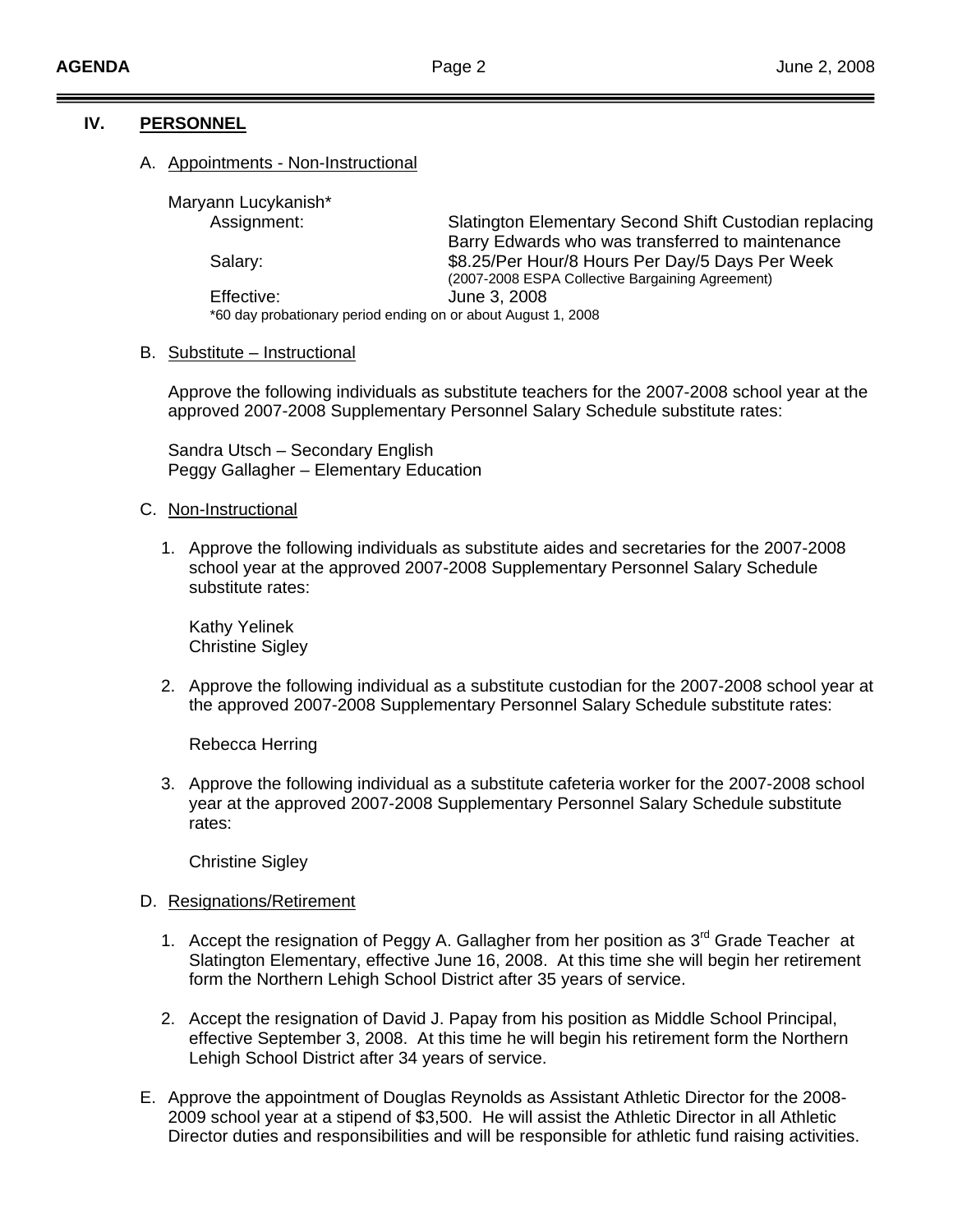## F. Unpaid Leave of Absence

- 1. Approve the request of Wendy Shirk, Middle School cook's helper, to take an unpaid leave using her two remaining sick days. Upon exhaustion of those days she is requesting an unpaid leave for the remainder of the time. She is planning to return to work May 20, 2008. of absence from May 7 – 19, 2008. During this time she will be taking 3 funeral days and
- 2. Approve the request of Kimberly Filipovits, Middle School teacher, to take an unpaid leave medical reasons. She plans to return to work on or about June 16, 2008, pending release from her doctor. of absence beginning on or about May 21, 2008. She will be using her accumulated sick and personal days and upon exhaustion of those days is requesting an unpaid leave for

# **V. CONFERENCES**

# **VI. POLICY**

- A. Board Policy First Reading
	- 1. Approve new school board policy #006.1 Local Board Procedures Use Of Teleconferencing, as presented after first reading. **(Attachment #2)**
	- 2. Approve new PSBA school board policy #335 Administrative Employees Family and Medical Leaves, as presented after first reading. **(Attachment #3)**
	- 3. Approve PSBA recommended administrative regulations #335-AR, #335-AR-1, #335-AR-2 and #335-AR-3, as presented after first reading. **(Attachment #4)**
	- 4. Approve new PSBA school board policy #435 Professional Employees Family and Medical Leaves, as presented after first reading. **(Attachment #5)**
	- 5. Approve PSBA recommended administrative regulations #435-AR, #435-AR-1, #435-AR-2 and #435-AR-3, as presented after first reading. **(Attachment #6)**
	- 6. Approve new PSBA school board policy #535 Administrative Employees Family and Medical Leaves, as presented after first reading. **(Attachment #7)**
	- 7. Approve PSBA recommended administrative regulations #535-AR, #535-AR-1, #535-AR-2 and #535-AR-3, as presented after first reading. **(Attachment #8)**
	- 8. Approve school board policy #815 Operations Acceptable Use of Internet and Information Systems, as presented after first reading. **(Attachment #9)**
- B. Approve to adopt the Carbon Lehigh Intermediate Unit's **Notice Of Adoption Of Policies,**  Procedures and Use of Funds By School District for submission with the 2008-2009 IDEA B, Section 611 project application, as presented. **(Attachment #10)**
- C. Homebound Instruction

student, Student No. 936600, for five hours per week, effective May 28, 2008 and continuing for the remainder of the 2007-2008 school year. It is recommended that he Board of Education grant homebound instruction for an 11<sup>th</sup> grade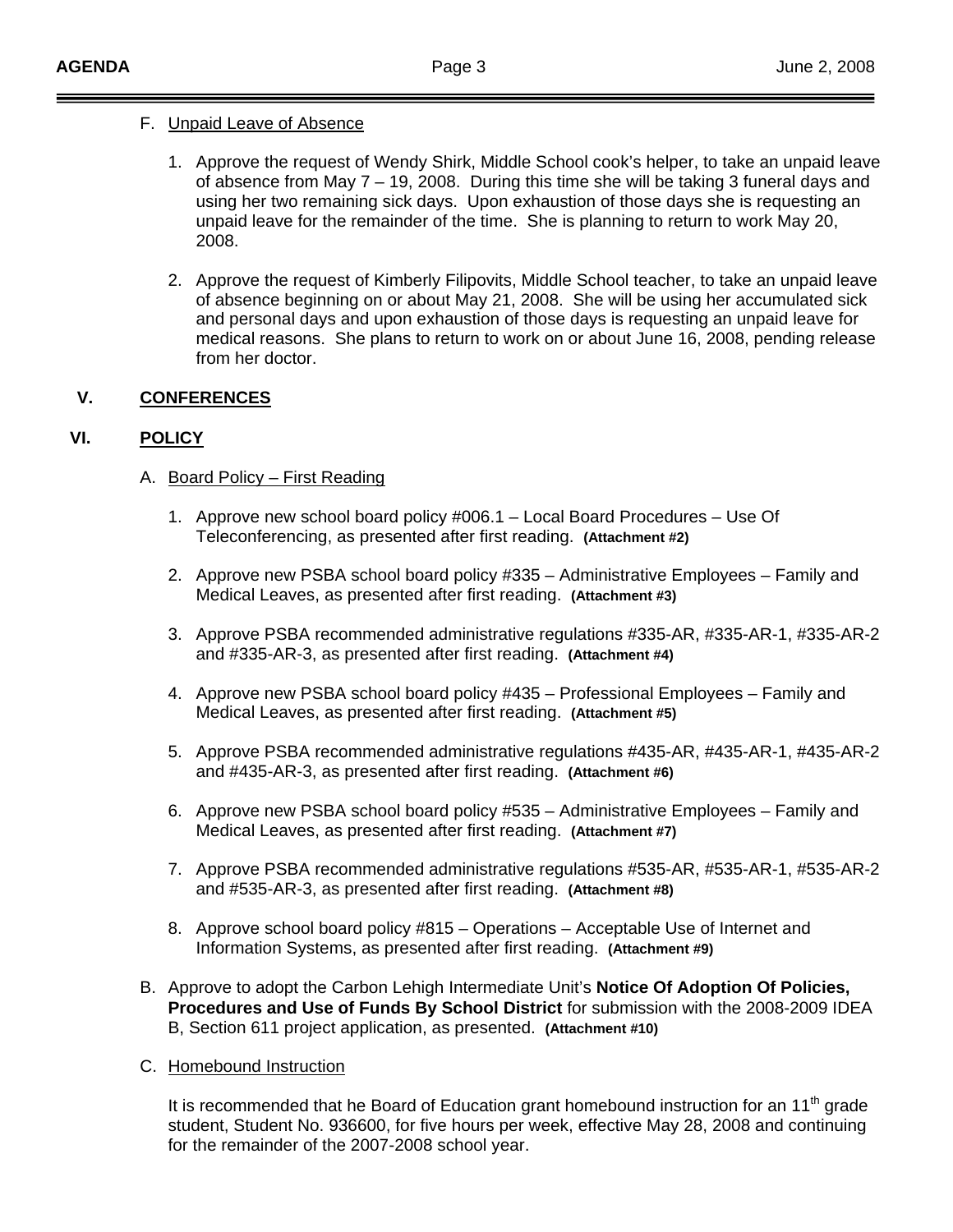# **VII. CURRICULUM AND INSTRUCTION**

#### A. Title I, Title II, Title V and Drug-Free Schools & Communities Act – 2008-2009

Approve to authorize proper officials to execute contracts for Title I, Title II and Drug-Free Schools and Communities Acts for the 2008-2009 school year.

#### **OLD BUSINESS V**

## **IX. NEW BUSINESS**

#### **X. FINANCIAL**

- A. Authorize administration to advertise for solicitation of bids for microscopes and other science related equipment to be purchased with the EITC money donated by the Northern Lehigh Education Foundation.
- B. Appoint Hilb, Rogal and Hamilton Company (HRH) Palley Simon Associates as the district insurance broker for Property, Casualty, Liability and Worker's Compensation insurance for the 2008-2009 school year.
- C. Approve a maintenance agreement for the 2008-2009 school year with Allentown Sewing Machine Outlet. The agreement covers sewing machines located as follows:

Middle School – 14 machines at \$30.00 per machine plus parts and a one time \$10.00 fuel  $charge = $430.00$ 

- . Award insurance coverage for the 2008-2009 school year to the following companies: D
	- 1. Commercial Package and Automobile (Vehicle Liability, General Liability Property Company - \$56,998.00. The premium is an increase of \$120.00 over last year's rate. Insurance and Boiler and Machinery) Graphic Arts (UTICA) National Insurance
	- 2. Commercial Umbrella Liability Insurance North River Insurance Company -\$15,504.00. The premium is an increase of \$204.00 over last year's rate.
	- 3. School Leaders Error and Omissions Liability National Union Fire Insurance Company - \$13,231.00. The premium is a decrease of \$696.00 over last year's rates.
	- 4. Workers' Compensation Coverage School Boards Insurance Company estimated premium of \$73,437.00, approximately a \$4,549.00 increase. This amount is an estimated total, final cost based on actual payroll figures.
- E. Authorize the following financial institutions to act as approved depositories for school authorizes the following financial institutions to transfer funds on deposit to any other bank amendments to agreements to implement the foregoing operations for the 2008-2009 school year. district funds and or temporary investments. The Northern Lehigh School Board further for the credit of the Northern Lehigh School District. The Board further authorizes the Business Manager and/or Superintendent to enter into agreements, supplements or

Commerce Bank of Pennsylvania Wachovia National Bank East Penn Bank

Pennsylvania Local Government Investment Trust (PLGIT) **Prudential-Bache Government Securities Trust**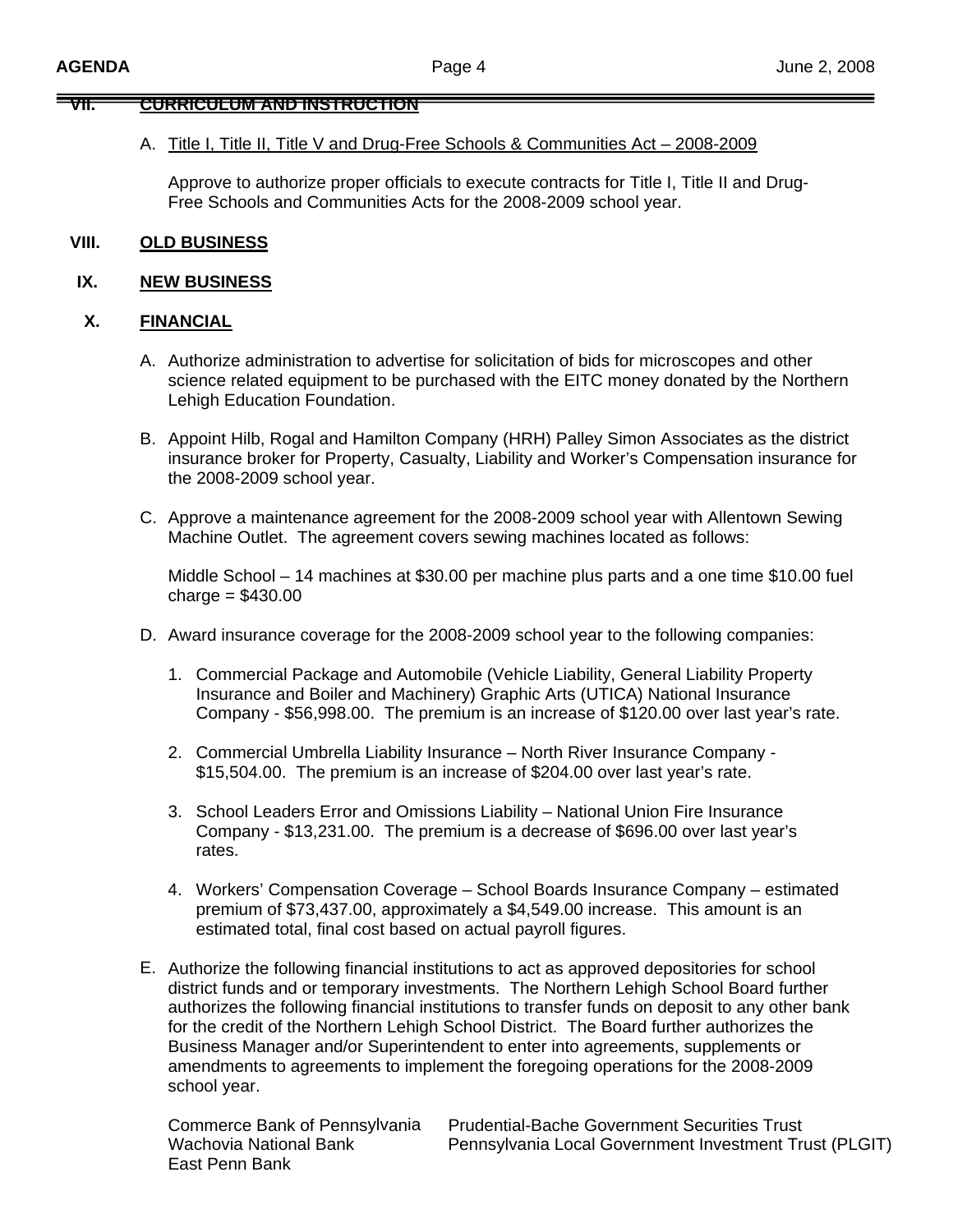- F. Approve to grant permission to the business office to pay construction, insurance, and utility bills that are scheduled for payment during the month of July as required by contract. There is no scheduled board meeting in July.
- G. Approve the appointment of Statewide Tax Recovery as the delinquent per capita tax collector for the 2008-2009 school year.
- H. Approve Remco, Inc as a preventative maintenance service provider for the cafeteria equipment in all four buildings at a cost of \$3,795. This is an increase of \$545 over last year. **(Attachment #11)**
- I. Appoint Mid-Penn Insurance Associates as the 2008-2009 Student Accident and Athletic Insurance Carriers. The renewal rate is \$6,165.00, an increase of \$120.00 over last year, to include all interscholastic sports, band and cheerleading. Voluntary school coverage is \$22.00 for the school time rate and \$88.00 for the 24-hour rate, no increase in rate from 2007-2008.
- J. Approve to renew the following expiring bonds for the 2008-2009 fiscal year through HRH Pally Simon Associates:
	- 1. A \$50,000 Board Secretary Bond for the term of July 1, 2008 to July 1, 2009 at an annual premium of \$175.00.
	- 2. A \$50,000 Board Treasurer Bond for the period July 1, 2008 to July 1, 2009 at an annual premium cost of \$269.00.

## **XI. LEGAL**

# **XII. CORRESPONDENCE**

### **XIII. INFORMATION**

- A. Minutes of the Lehigh Career and Technical Institute Joint Operating Committee Meeting held on April 23, 2008 and the LCTI Director's Report for May 2008.
- B. Minutes of the Carbon Lehigh Intermediate Unit 21 Board of Directors meeting held on April 21, 2008.

## **XIV. RECOGNITION OF GUESTS**

### **XV. ADOPTION OF 2008-2009 NORTHERN LEHIGH SCHOOL DISTRICT BUDGET**

- A. It is recommended that the Board of Education adopts a budget for the Northern Lehigh School District for the 2008-2009 school year in the amount of \$28,929,030.
	- 1. A 62.273 mill (or \$6.2273 per \$100 of assessed valuation) tax on Real Estate for both Lehigh and Northampton Counties. An increase of 1.984 mills over 2007-2008.
	- 2. A \$5.00 Resident Per Capita Tax, taxable on 18 year olds and over based on Section 679 of the School Code of 1949. No change from 2007-2008.
	- 3. Taxes under Act 511 with no changes from 2007-2008: